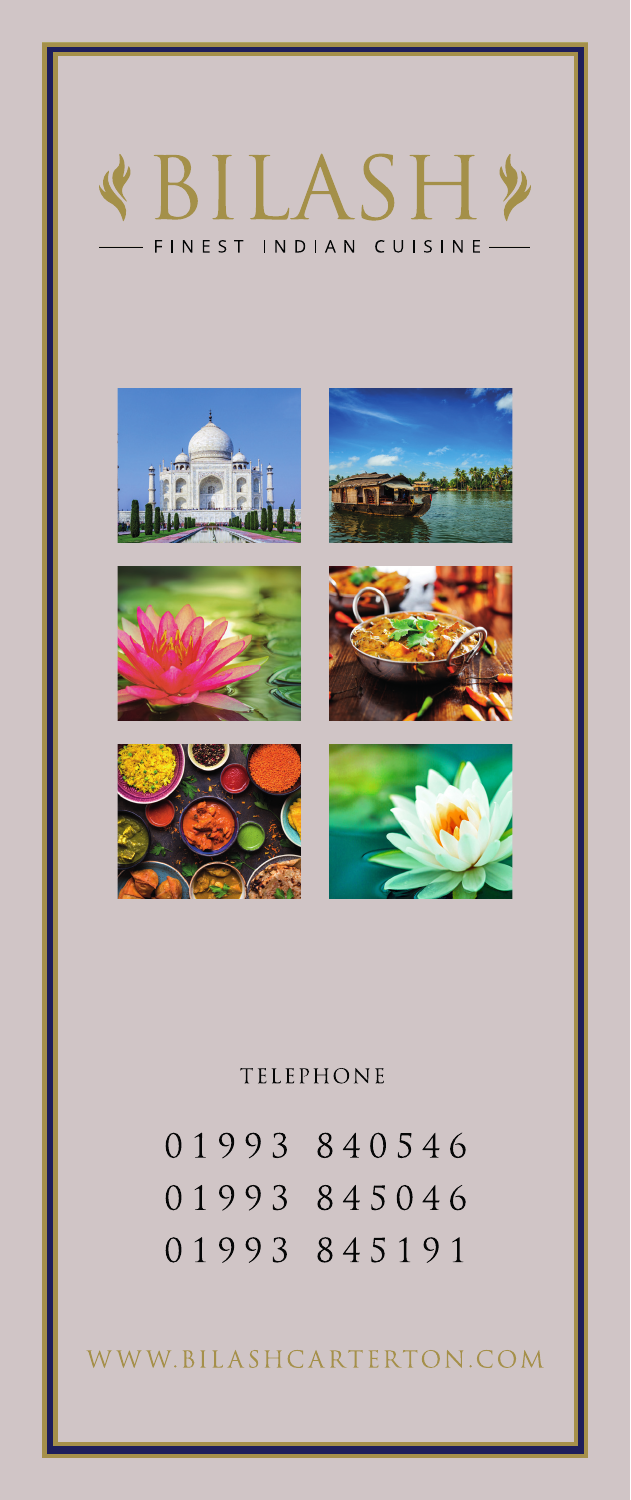## A P P E T I Z E R S

| <b>SHEEK KEBAB</b>                                                                          |
|---------------------------------------------------------------------------------------------|
| Minced lamb marinated in mixed herbs, garlic                                                |
| <b>MIXED KEBAB</b>                                                                          |
|                                                                                             |
| <b>GURKA KEBAB</b>                                                                          |
| Chicken tikka fried with green peppers, onion and coriander $\dots\dots\dots\dots\dots$     |
| <b>TANDOORI CHICKEN</b>                                                                     |
| 1/4 chicken on the bone marinated in tandoori spices                                        |
| <b>CHICKEN TIKKA</b>                                                                        |
| Chicken marinated in tandoori spices and herbs grilled on charcoal $\dots \dots$ . £5.25    |
| <b>LAMB TIKKA</b>                                                                           |
| Lamb marinated in tandoori spices and herbs grilled on charcoal $\dots \dots \dots$ . £5.50 |
| <b>CHICKEN PAKORA</b>                                                                       |
| Lightly spiced, deep fried chicken pieces in batter  £5.25                                  |
| <b>ACHANAK</b>                                                                              |
| Finely chopped chicken, cooked in sweet and sour                                            |
| <b>KING PRAWN PATIA AND PUREE</b>                                                           |
| Lightly spiced sweet & sour king prawns on thin fried bread £6.95                           |
| <b>PRAWN PATIA AND PUREE</b>                                                                |
| Lightly spiced sweet and sour prawns on thin fried bread                                    |
| <b>KING PRAWN BUTTERFLY</b>                                                                 |
|                                                                                             |
| <b>MEAT SAMOSA</b>                                                                          |
| Triangular shaped savoury filled with medium spiced                                         |
| <b>VEGETABLE SAMOSA</b>                                                                     |
| Triangular shaped savoury filled with mixed vegetables                                      |
| <b>ONION BHAJI</b>                                                                          |
| Chopped onions with potato, herbs, spices & gram flour, deep-fried £3.75                    |
| <b>PANEER SHASLIK</b>                                                                       |
| Lightly spiced paneer (cheese) grilled in the tandoori oven                                 |

# T A N D O O R I D I S H E S

*All tandoori and tikka dishes are marinated in yoghurt with tandoori spices, pureed garlic, ginger, mint, lemon juice and coriander then cooked in a clay oven. All tandoori dishes are served with salad and mint sauce.*

| <b>TANDOORI MIXED GRILL</b><br>Tandoori chicken, lamb tikka, chicken tikka & sheek kebab £13.95 |
|-------------------------------------------------------------------------------------------------|
|                                                                                                 |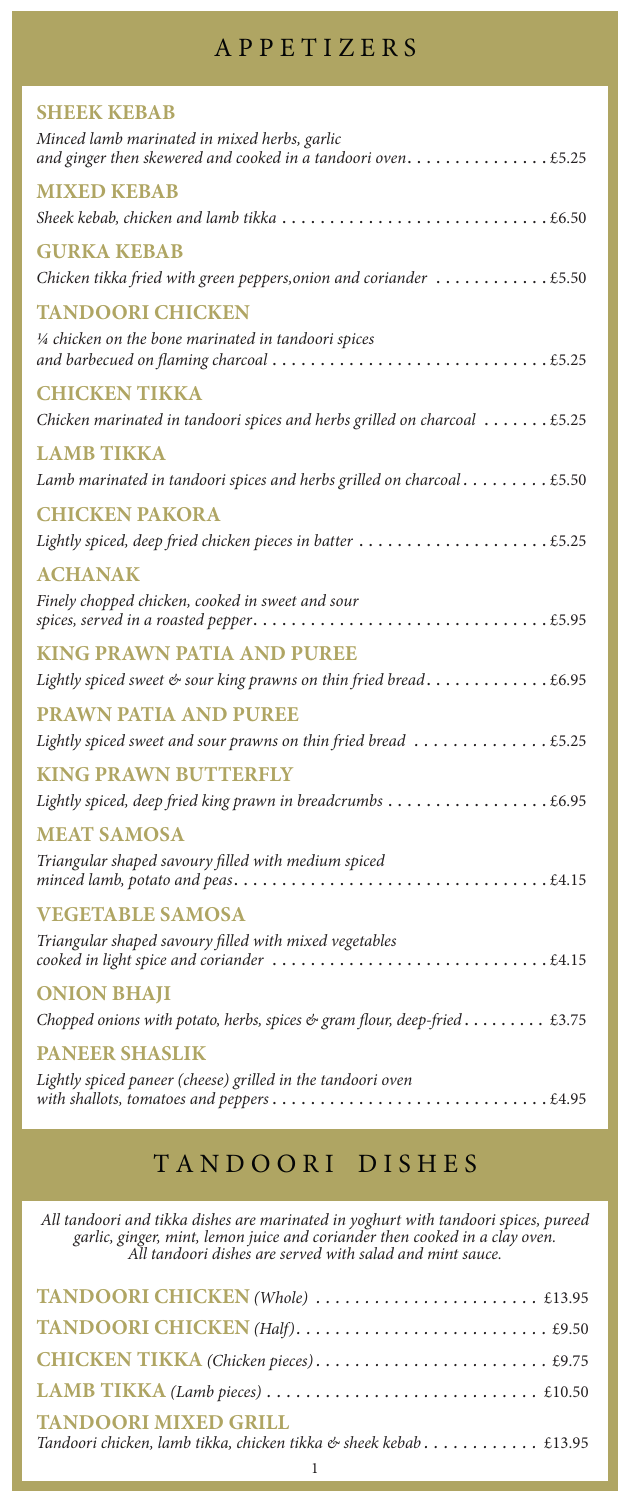| <b>TANDOORI KING PRAWN</b>                                                               |  |
|------------------------------------------------------------------------------------------|--|
| <b>CHICKEN SHASLIK</b><br>Marinated chicken, tandoori grilled with green peppers,        |  |
| <b>LAMB SHASLIK</b><br>Marinated lamb pieces, tandoori grilled with green peppers,       |  |
| <b>KING PRAWN SHASLIK</b><br>Marinated king prawns, tandoori grilled with green peppers, |  |

# M A S S A L L A D I S H E S

*INGREDIENTS*

*Finely chopped onions with garlic, ginger & mixed herbs, cooked to a sweet taste and finished with mild tandoori spices, ground almonds, coconut, fresh cream and honey.*

| <b>CHICKEN TIKKA MASSALLA</b>                                                                                                  |
|--------------------------------------------------------------------------------------------------------------------------------|
| <b>CHICKEN TIKKA MASSALLA SAG</b><br>Boneless chicken tikka pieces cooked in massalla sauce and spinach $\dots \dots$ . £9.75  |
| <b>LAMB TIKKA MASSALLA</b>                                                                                                     |
| LAMB TIKKA MASSALLA SAG                                                                                                        |
| <b>TANDOORI CHICKEN MASSALLA</b>                                                                                               |
| <b>CHICKEN JOYPURI MASSALLA</b><br>Chicken tikka massalla with roasted shallots, garlic and whole red chillies $\dots$ . £9.95 |
| <b>TANDOORI KING PRAWN MASSALLA</b>                                                                                            |
| <b>VEGETABLE MASSALLA</b>                                                                                                      |

## BIRIANI DISHES

*Baked with pullao rice and spices, served with a vegetable curry.*

| PERSIAN Lamb, chicken, prawn & omelette £12.75 |
|------------------------------------------------|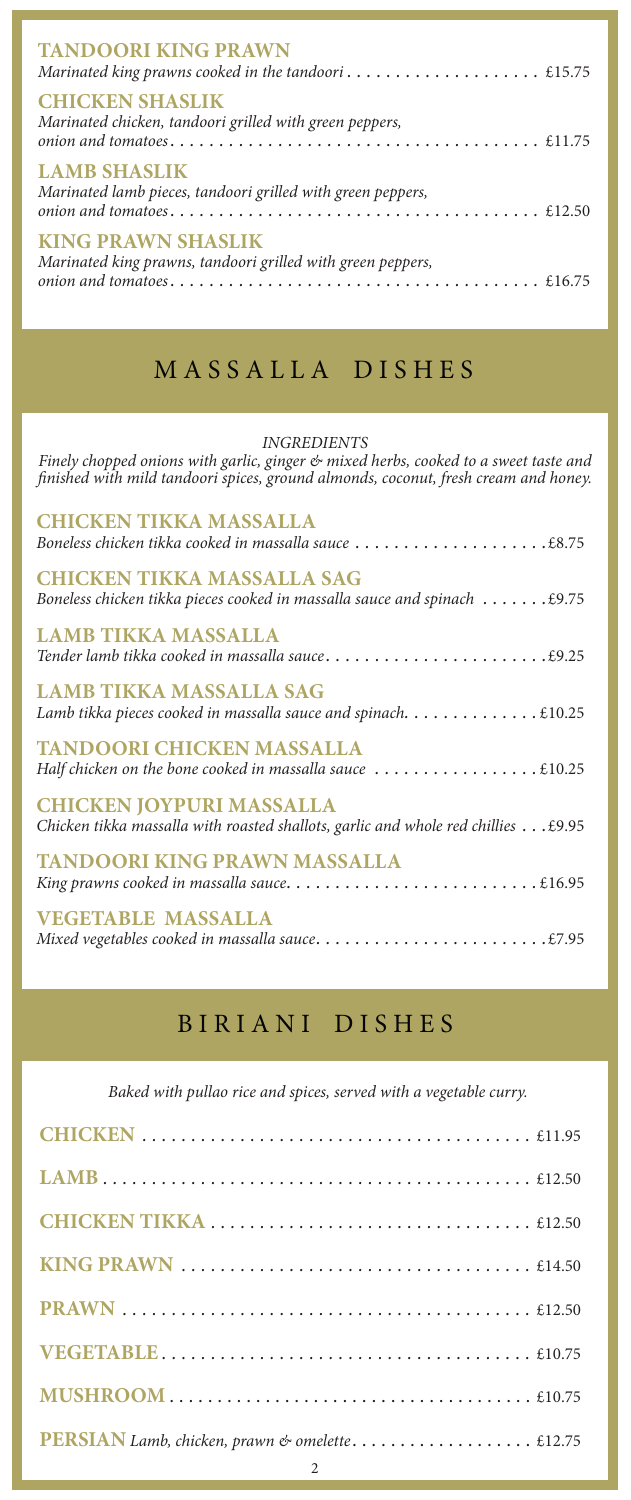## RECIPE OF BILASH

#### **PASSANDA**

*Thin meat slices, cooked in a creamy sauce with yoghurt, ground almonds & coconut* CHICKEN...................... £9.75 LAMB...................... £10.25

## **KORAI DISHES**

*Medium hot curry cooked in rich spice, with diced onions, peppers and coriander*  CHICKEN TIKKA.............. £9.75 LAMB TIKKA............... £10.25 KING PRAWN..................... £14.25

## **KHODU TARKARI**

*A rich spicy sauce with butternut squash, garlic and roasted chillies* CHICKEN...................... £9.75 LAMB ....................... £10.25 KING PRAWN ....................... £14.25

#### **BALTI BAHADUR**

|  | Chef's own recipe with onions and peppers, cooked in a hot and spicy sauce |  |
|--|----------------------------------------------------------------------------|--|
|  |                                                                            |  |
|  |                                                                            |  |

#### **ANNAZ**

*A fairy dry dish with finely chopped vegetables, cooked in a rich, hot spice with fresh chilli & coriander*

CHICKEN...................... £9.75 LAMB....................... £10.25

#### **BILASH SPECIAL**

*Indian style stir fry with seasonal vegetables, spicy with fresh chillies* CHICKEN...................... £9.75 LAMB....................... £10.25 KING PRAWN............................ £14.25

#### **SHASLIK MASSALLA**

*Tandoori grilled green peppers, tomatoes and onions cooked in a hot spicy sauce and garnished with coriander*

CHICKEN...................... £11.75 LAMB....................... £12.50

VEGETABLE..................... £9.75

## **ZALFRYZEE**

*In a hot and spicy sauce with onions, peppers and chillies* CHICKEN...................... £9.75 LAMB....................... £10.25 KING PRAWN .................... £14.25

#### **BALTI**

*A fairly hot and very spicy curry with peppers, onions, fresh chillies and coriander* CHICKEN BALTI............... £9.75 LAMB BALTI................ £10.25 KING PRAWN BALTI....................... £14.25

#### **BALTI SAG**

*A fairly hot and very spicy curry with peppers, onions, fresh chillies, coriander and spinach*

| CHICKEN BALTI SAG £9.95 LAMB BALTI SAG £10.50          |  |  |
|--------------------------------------------------------|--|--|
| VEGETABLE BALTI SAG  £8.50 KING PRAWN BALTI SAG £14.50 |  |  |

#### **NAGA SALOOM**

*Very hot and spicy cooked with naga pickle, coriander and garlic*

| CHICKEN NAGA  £8.25 LAMB NAGA £8.95     |  |  |
|-----------------------------------------|--|--|
| PRAWN NAGA £8.95 KING PRAWN NAGA £13.50 |  |  |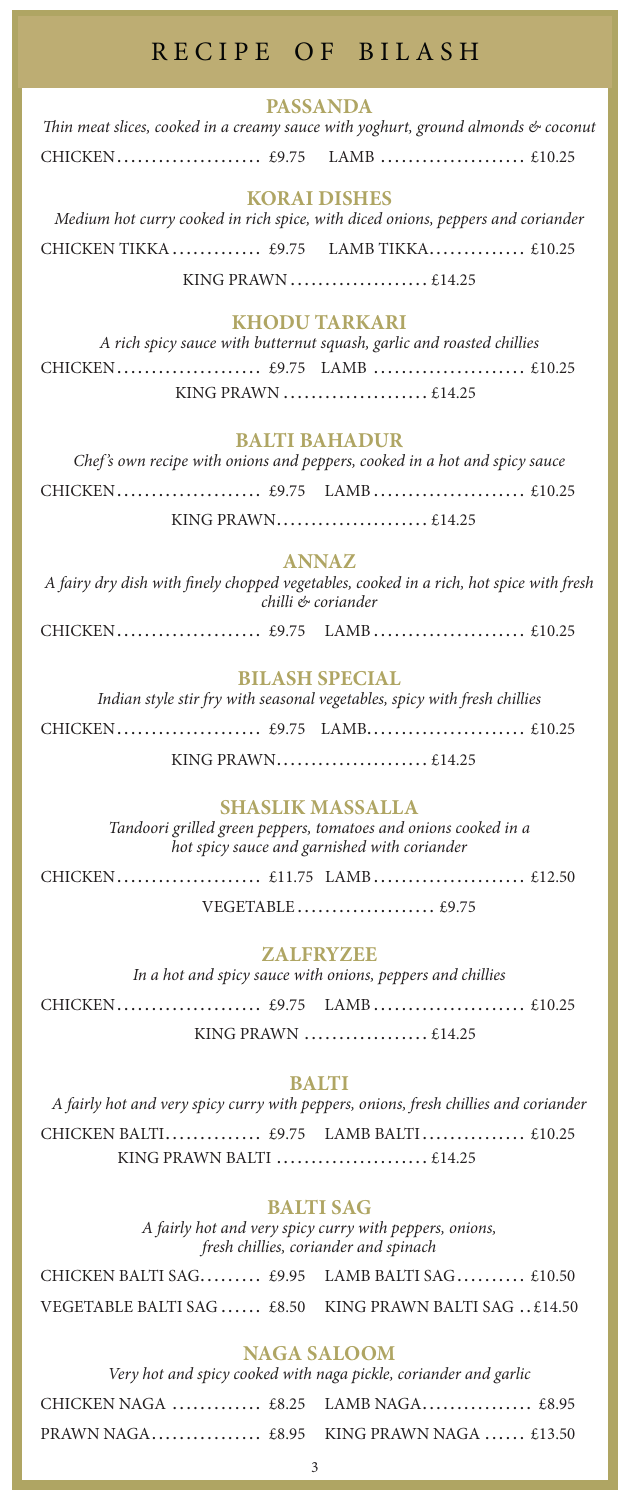## T R E A S U R E S O F B I L A S H

## **BILASH SPECIAL MASSALLA**

| Grilled chicken breast, minced lamb, tomatoes and a boiled<br>egg cooked in a mild sauce with cream and almonds£11.25                  |
|----------------------------------------------------------------------------------------------------------------------------------------|
| <b>CHICKEN MAKON</b>                                                                                                                   |
| Grilled chicken breast fried in butter and cooked in a creamy                                                                          |
| <b>MADHU MALAI</b>                                                                                                                     |
| Half tandoori chicken grilled over burning charcoal, stripped off the bone<br>and cooked with cream, almonds, butter and honey£11.50   |
| <b>CHICKEN SHAHEE KHANA</b>                                                                                                            |
| Sweet and fruity mild curry with mango, ground almonds,                                                                                |
| <b>BENGAL PULLAO</b>                                                                                                                   |
| Chicken breast baked with rice and served with minced lamb, cooked in a<br>mild sauce with cream, almonds, coconut and pineapple£12.50 |
| <b>REZALA</b>                                                                                                                          |
| Grilled chicken breast cooked with fine chopped onions and green                                                                       |
| <b>MUKTAAJ</b>                                                                                                                         |
| Grilled chicken breast cooked with finely chopped onions, peppers and                                                                  |
| <b>AAMRIT KHANA</b>                                                                                                                    |
| Chicken tikka cooked in a light spice with mango sauce,<br>shallots, tamarind sauce, coriander and roasted red chillies £11.75         |
| KHAZANA                                                                                                                                |
| Tandoori mixed grill in a hot spicy sauce with grilled tomatoes,                                                                       |
| <b>SHER-A-BANGLA</b>                                                                                                                   |
| Shelled king prawns cooked in hot and spicy sauce with<br>shallots, garlic, chillies, coriander and tamarind sauce£17.25               |
| <b>MORIS MASSALLA</b>                                                                                                                  |
| Diced chicken tikka cooked with fresh chillies, onions, green                                                                          |
| <b>GARLIC CHILLI CHICKEN</b>                                                                                                           |
| Finely chopped onions, peppers, chillies and sliced garlic cooked                                                                      |
| <b>LAHORI KODAI GHOOST (LAMB)</b>                                                                                                      |
| Fairly spicy and hot with onions, peppers and chilli pickle  £9.75                                                                     |
| <b>KALI MIRCH GHOOST (LAMB)</b>                                                                                                        |
| Very spicy and hot with fried onions, garlic and dry chillies  £9.75                                                                   |
| <b>KUMBI SHAHEE GHOOST (LAMB)</b>                                                                                                      |
|                                                                                                                                        |

*Medium spice, slightly hot, with mushrooms & cocktail sauce.....................* £9.75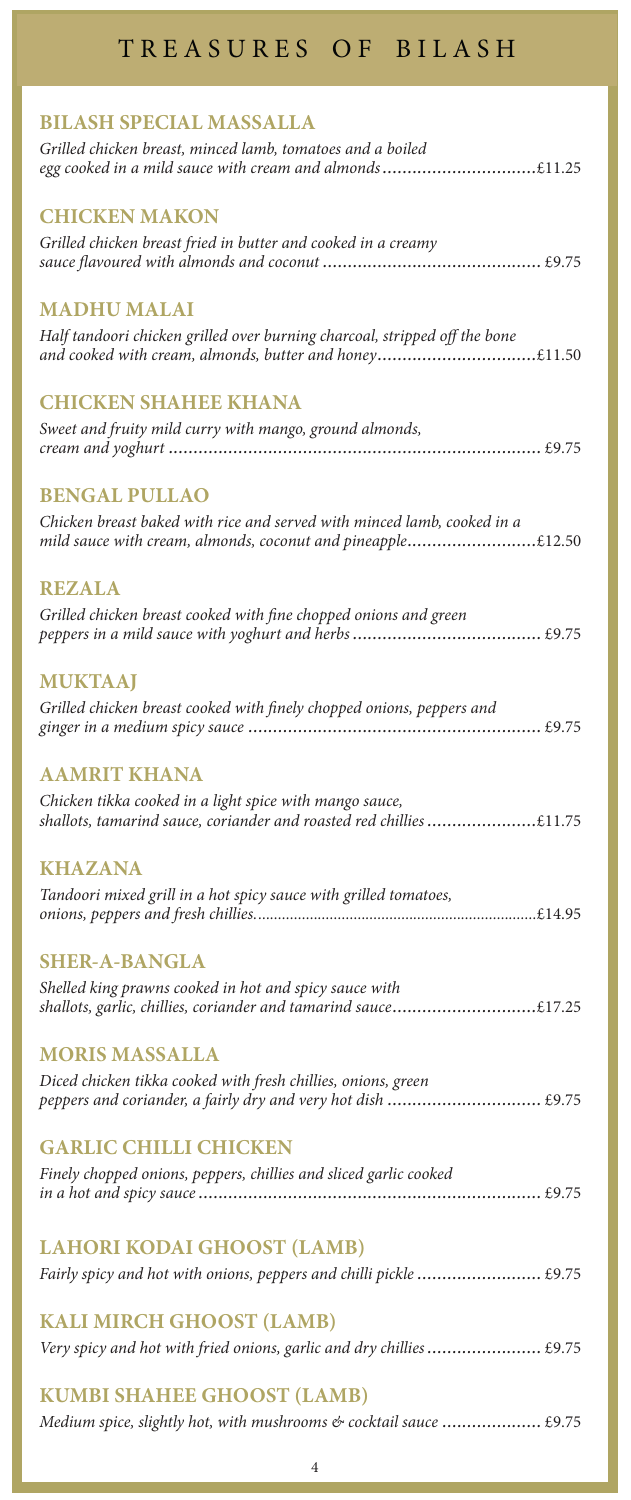## CLASSIC FAVOURITES

 $\star$  Mild  $\star \star$  Medium Spiced  $\star \star \star$  Spicy Curry \*\*\*\* Hot \*\*\*\*\* Very Hot

#### **KORMA DISHES**  $\star$

| Cooked in a sweet mild gravy with ground almonds, coconut and cream |  |  |  |
|---------------------------------------------------------------------|--|--|--|
|                                                                     |  |  |  |
|                                                                     |  |  |  |
|                                                                     |  |  |  |

| <b>MALAYA DISHES <math>\star</math></b>             |  |
|-----------------------------------------------------|--|
| Fairly mild with pineapple, fresh cream and coconut |  |

|--|--|--|--|

#### **DANSAK DISHES**  $\star\star$

*Medium spiced, sweet and sour curry with lentils*

| <b>BHUNA DISHES <math>\star \star</math></b><br>Well spiced with chopped onions and green peppers in a thick gravy |  |  |  |
|--------------------------------------------------------------------------------------------------------------------|--|--|--|
|                                                                                                                    |  |  |  |
|                                                                                                                    |  |  |  |
|                                                                                                                    |  |  |  |

## **ROGAN DISHES \*\***

|  | Finely chopped onion and peppers in a rich spice and cooked with tomatoes |  |
|--|---------------------------------------------------------------------------|--|
|  |                                                                           |  |
|  |                                                                           |  |

#### **DUPIAZA DISHES**  $\star\star$ *Spicy with diced onions and peppers*

## **SOBZI DISHES** \*\*\*

| Slightly hot curry cooked with butternut squash, courgette $\mathfrak{G}$ potato in a thick sauce |  |  |
|---------------------------------------------------------------------------------------------------|--|--|
|                                                                                                   |  |  |
|                                                                                                   |  |  |

#### **KHATA DISHES \*\*\***

*Slightly hot, with plum tomatoes, garlic, coriander and mint*

| ACHAR DISHES $\star \star \star$<br>Fairly hot and spicy with lime, coriander and lime leaves |  |  |  |
|-----------------------------------------------------------------------------------------------|--|--|--|
|                                                                                               |  |  |  |

#### **JOYTUN DISHES**  $\star \star \star$

*Slightly hot and spicy with olives, coriander and lime leaves*

CHICKEN...................... £7.95 LAMB ........................ £8.50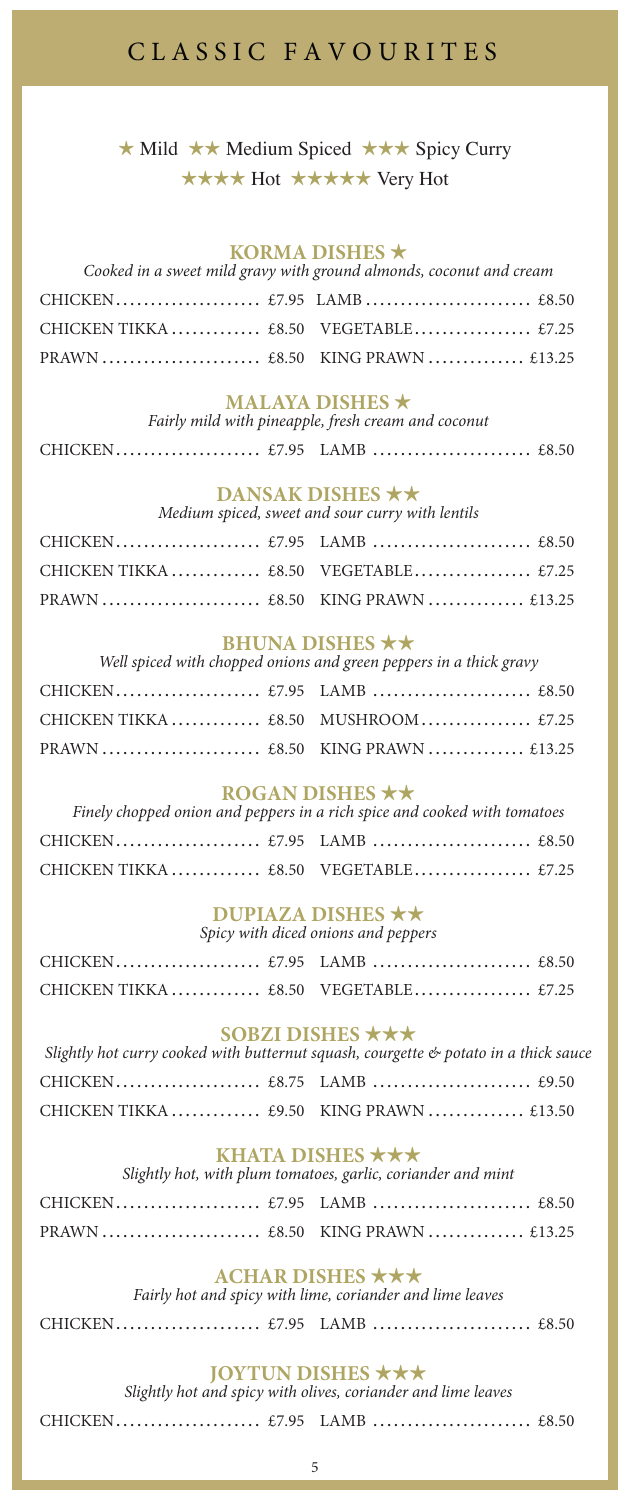**PATIA DISHES ★★★**<br>*A fairly hot, sweet and sour curry with coconut in thick sauce* 

## **MADRAS DISHES \*\*\*\***

*Hot curry dish with a smooth and lightly spiced sauce*

# **VINDALOO DISHES ★★★★★**<br>*Very hot curry dish with a smooth and lightly spiced sauce*

| very not curry aisn with a smooth and ugnity spiced sauce |  |  |  |
|-----------------------------------------------------------|--|--|--|
|                                                           |  |  |  |
|                                                           |  |  |  |
|                                                           |  |  |  |

**Add spinach, potato or mushroom for £1.25 on any Classic Favourites**

**If you don't see your favourite dish on the menu, please ask a member of staff.** 

## VEGETABLE SIDE DISHES

| MOTTOR PANEER (Peas & cheese in a creamy sauce) £4.75     |
|-----------------------------------------------------------|
|                                                           |
|                                                           |
|                                                           |
|                                                           |
|                                                           |
|                                                           |
| SOBZI SAG Medium spiced vegetable curry with spinach£4.75 |
|                                                           |
| DALLFRY (Lentils) slightly hot, spicy with paneer £4.75   |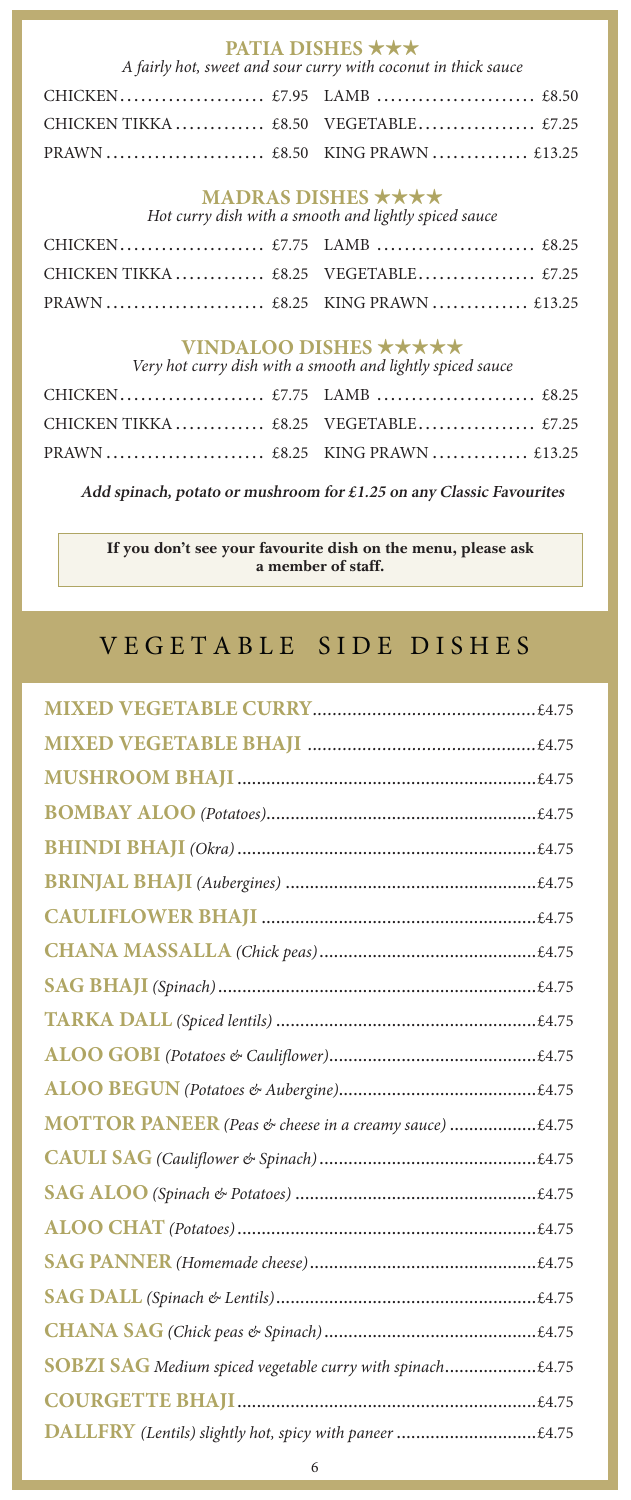# SUNDRIES

| MOGUL PARATHA (A sweet thin bread fried in butter.)  £1.95      |  |
|-----------------------------------------------------------------|--|
|                                                                 |  |
|                                                                 |  |
|                                                                 |  |
|                                                                 |  |
|                                                                 |  |
| BOMBAY FRIES (Chips glazed with hot & spicy tomato sauce) £4.25 |  |

| All dishes are cooked to order and can be made to your taste. |  |
|---------------------------------------------------------------|--|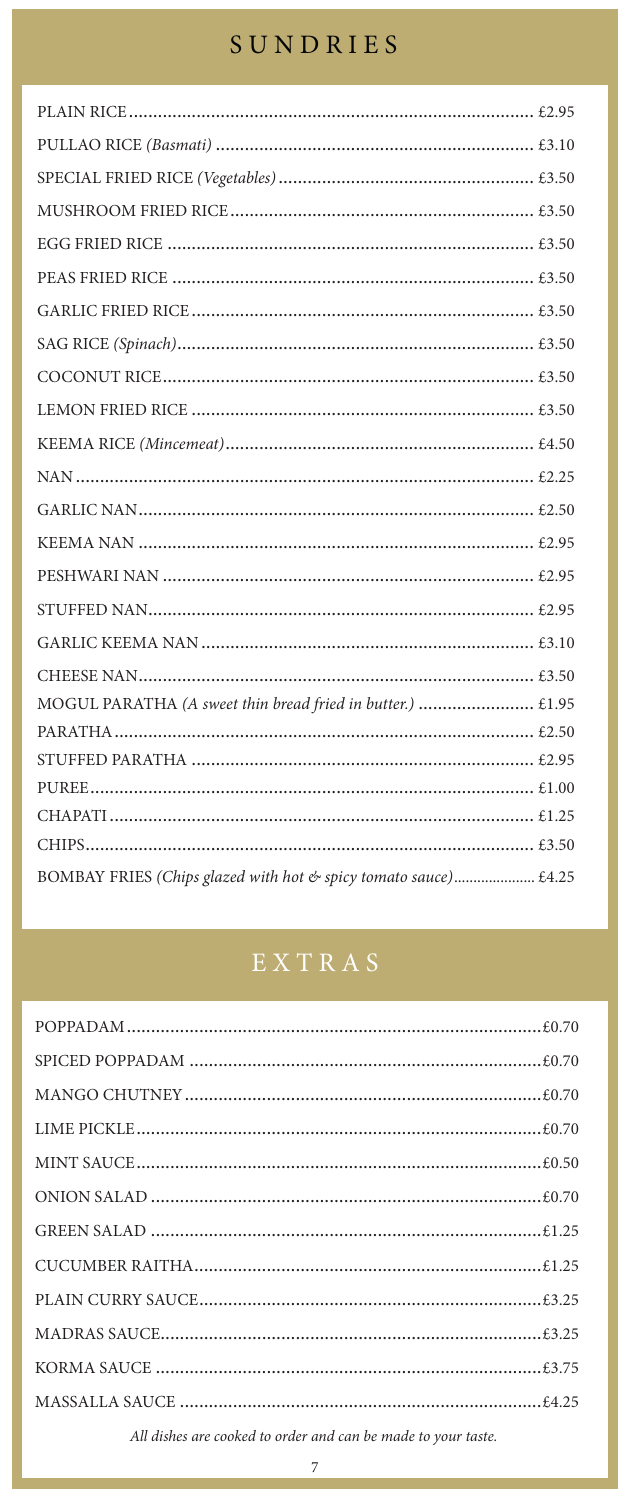# SET MEALS

## **SET MEAL FOR ONE**

#### **1 LAMB TIKKA**

*With mint sauce and salad* 1 MAKON CHICKEN 1 MUSHROOM BHAJI 1 PULLAO RICE, 1 NAN

**£23.95**

## **SET MEAL FOR TWO**

**1 ONION BHAJI, 1 SAMOSA**

1 CHICKEN TIKKA BHUNA, 1 CHICKEN MUKTAAJ 1 MUSHROOM BHAJI, 1 BRINJAL BHAJI 2 PULLAO RICE, 2 POPPADAMS AND CHUTNEYS

**£42.95**

## **SET MEAL FOR FOUR**

**2 CHICKEN TIKKA & 2 SHEEK KEBAB**

1 CHICKEN TIKKA MASSALA, 1 CHICKEN ROGAN 1 PRAWN PATIA, 1 LAMB DUPIAZA, 1 MUSHROOM BHAJI, 1 SAG BHAJI, 1 BOMBAY ALOO, 4 PULLAO RICE 2 NAN, 4 POPPADAMS AND CHUTNEYS

**£82.95**

## **SET VEGETARIAN MEAL FOR ONE**

**VEGETABLE SAMOSAS**

VEGETABLE DANSAK, COURGETTE BHAJI TARKA DALL, BOILED RICE, CHAPATI, POPPADAM

**£22.95**

## **DO YOU HAVE A FOOD ALLERGY?**

**Management advises that the food prepared here may contain or could have come in contact with nuts, dairy, eggs, wheat, shellfish or fish.**

**Please ask a member of staff about the ingredients in your meal before placing your order. Thank you.**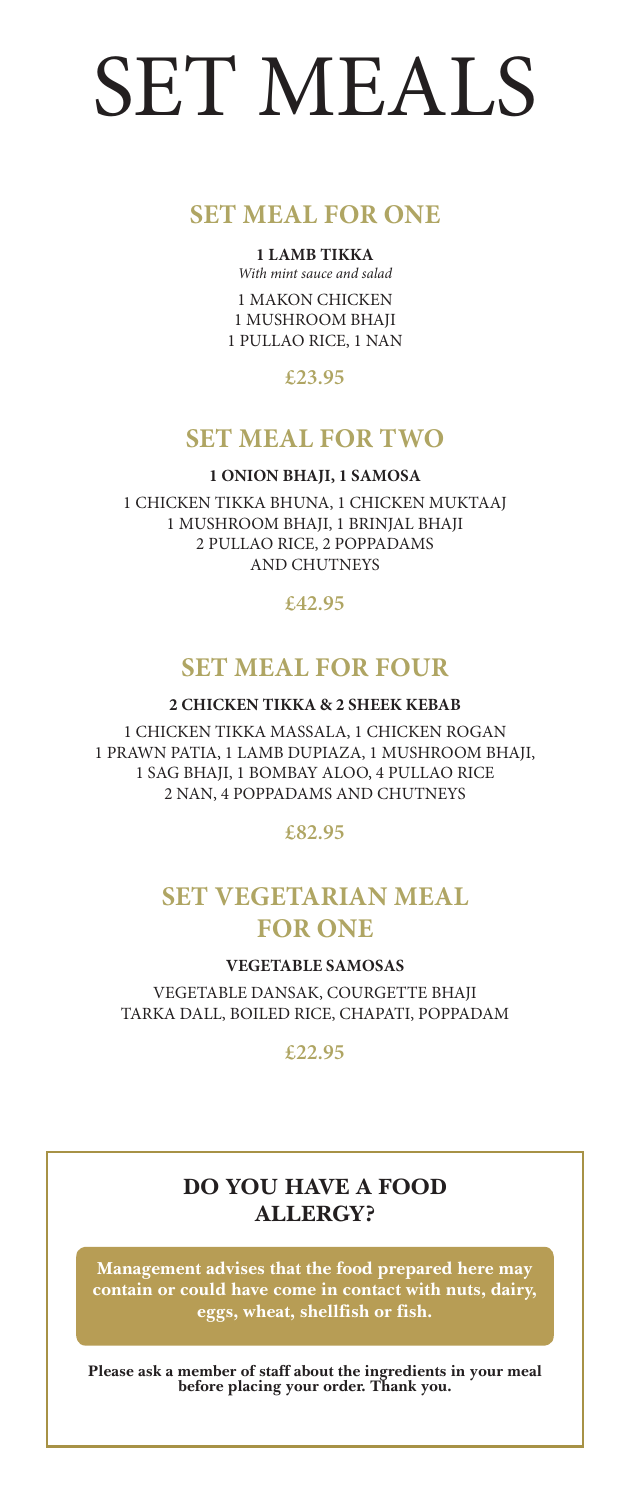

## **HOME DELIVERY TO** ALL AREAS WITHIN THE MAP AND THE MAP AND THE MAP AND THE MAP AND THE MAP AND THE MAP AND THE MAP AND THE MAP AND THE MAP AND THE MAP AND THE MAP AND THE MAP AND THE MAP AND THE MAP AND THE MAP AND THE MAP AND THE MAP AND T **ALL AREAS WITHIN THIS MAP**



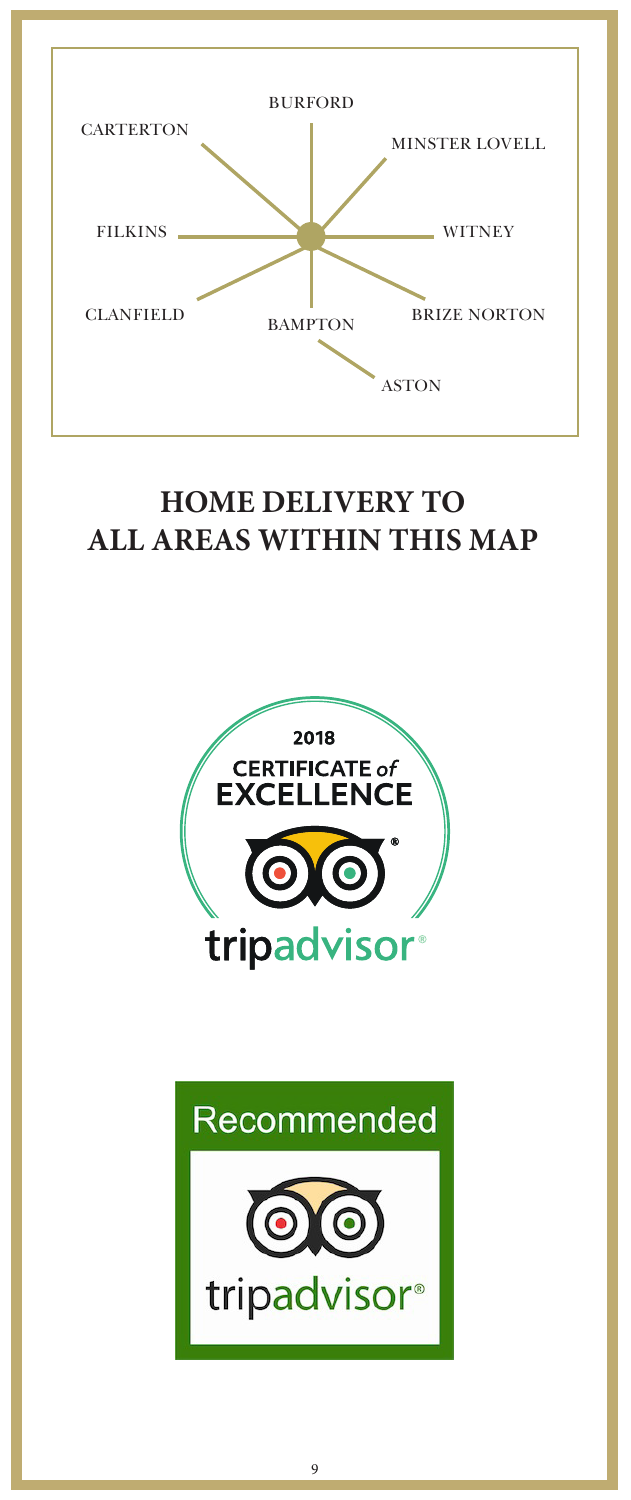



info@bilashcarterton.com